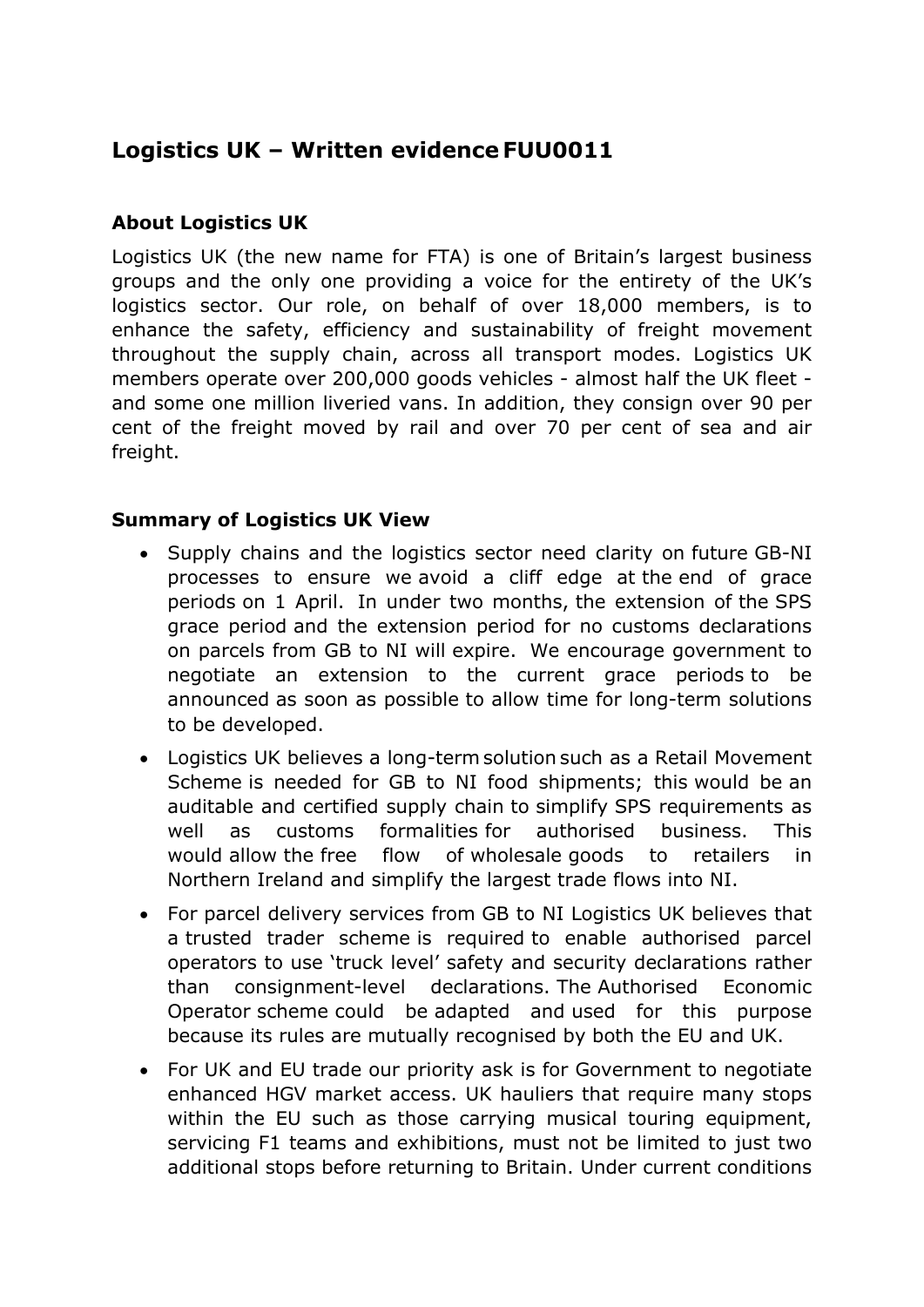the logistics sector is concerned that significant amounts of UK operator business will be lost.

#### **Response to inquiry**

#### **1. As opposed to other possible outcomes, what does the presence of an EU-UK free trade agreement mean for trade in goods?**

Logistics UK welcomed the EU-UK free trade agreement but believes that there is still much to be done to protect the nation's supply chains. The sector was pleased the agreement removed the risk of tariffs being placed on almost every item imported from the EU, which would have raised prices and slowed the rate of economic growth. HGVs continue to have access to the EU market (albeit with some exceptions), and aircraft are still be permitted to fly to and from the EU, which safeguards the UK's highly interconnected supply chains and protects jobs. Unfortunately, due to the lateness of the deal being signed the logistics sector had limited time to prepare for the end of the transition period and members are still bedding down the new processes required. In particular, the new trading relationship has brought in the introduction of customs declarations and additional checks on food and livestock but the delay in UK declarations to July has helped. Whilst not perfect the deal provides a base from which future negotiations can take place. To fully take advantage of the zerotariff conditions negotiated as part of the TCA, importers and exporters are facing significant challenges to understand and use Rules of Origin. While initial Government guidance on rules of origin was published just hours before the entry into force of the new trading relationship, we welcome efforts displayed by HMG to provide more user-friendly resources.

#### **2. What is your assessment of the relevant provisions in the TCA and their impact on your business or policy area?**

Leaving the EU Customs Union and Single Market means that there are now additional requirements to trade with the EU. Four of the main issues are:

#### *Customs declarations and checks*

Although there is a deal to provide zero-tariffs, customs declarations are still required, and a percentage of shipments are routinely checked to ensure these have been done correctly. Customs declarations must be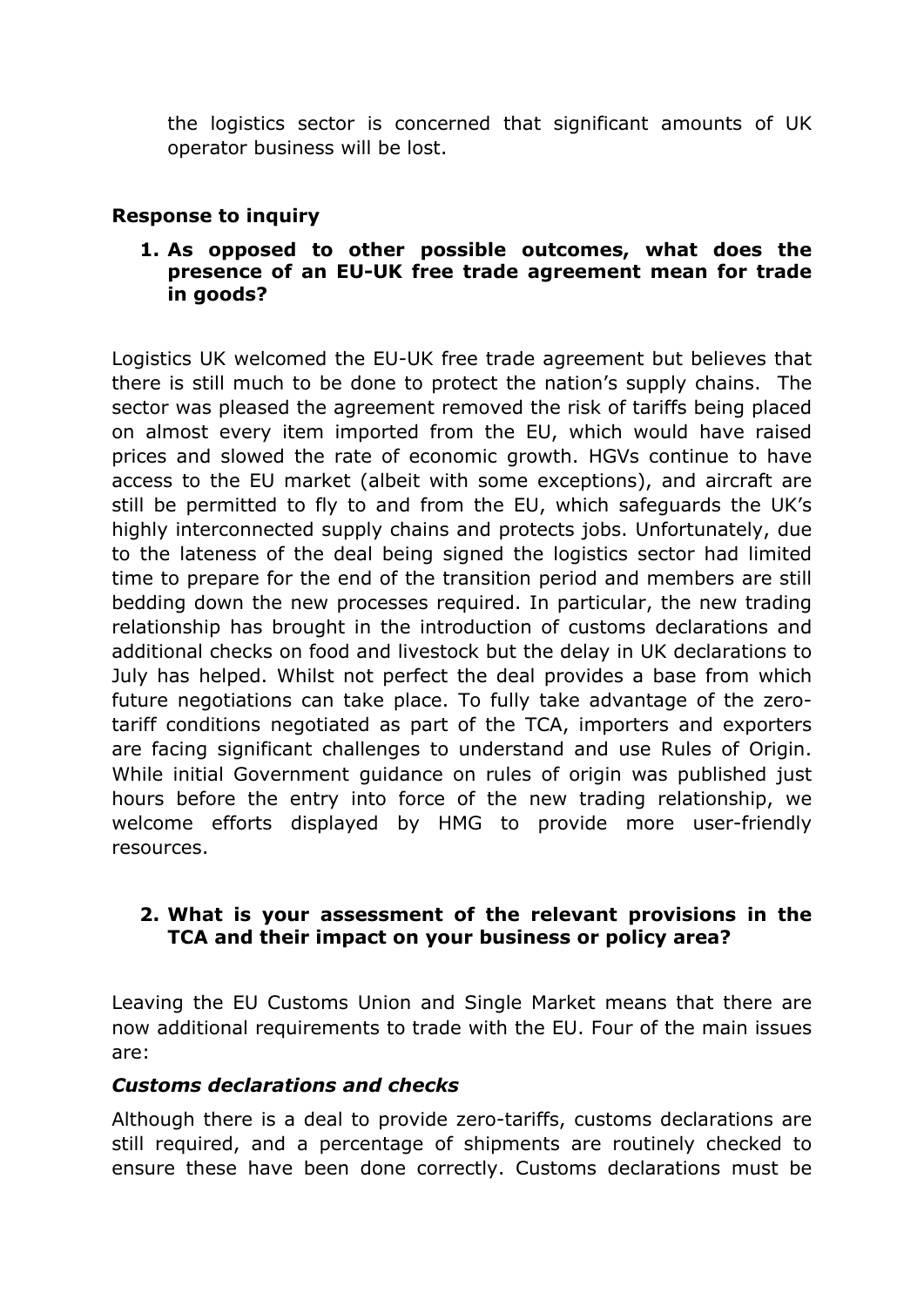submitted by specialist customs agents with the right IT system and knowledge of how to do it.

## *Safety & Security Declarations*

These are separate and additional to Customs declarations; with over 30 data fields providing info on what the consignment is, who is the consignor and consignor, what mode of transport is used and many more issues.

## *Rules of Origin*

To claim zero tariffs, importers must produce a special declaration that the products was manufactured in either the UK or the EU. From 1 Jan 2022 the exporter will need to have signed documents from suppliers that they are also based in the UK or EU. Goods produced outside the UK or EU cannot claim zero tariffs – e.g. handbag made in Thailand and sold from an EU company to a UK customer would require customs duties to be paid.

# *Agri food (Sanitary and Phyto Sanitary) rules and checks*

Perhaps the most complex non-tariff barrier for EU trade are the rules on food and agricultural products, covering a wide variety of products, from sandwiches to pet food to rare plants. So far compliance with these complex rules has caused some issues with moving goods from GB to NI, but individual non-compliance cases have not translated into major systemic impacts on trade flow between the UK and the EU; in large part because currently the UK is not carrying out certification or checks for food products arriving from the EU. This will change later this year (1 April for some products and 1 July for everything), so it is vital for EU governments and food producers to be aware and to plan. Adequate facilities must also be ready in time for these SPS checks on inbound trade.

## **3. What do those provisions achieve?**

As noted above, the provisions provide for a stable framework of trade between the UK and EU, with zero tariffs for goods manufactured in these countries. The deal also introduces several administrative procedures to trade with the EU and take advantage of zero tariffs, including customs declarations, SPS certification and checks, and Rules of Origin requirements. The deal also provides for transport connectivity on both Road and Air.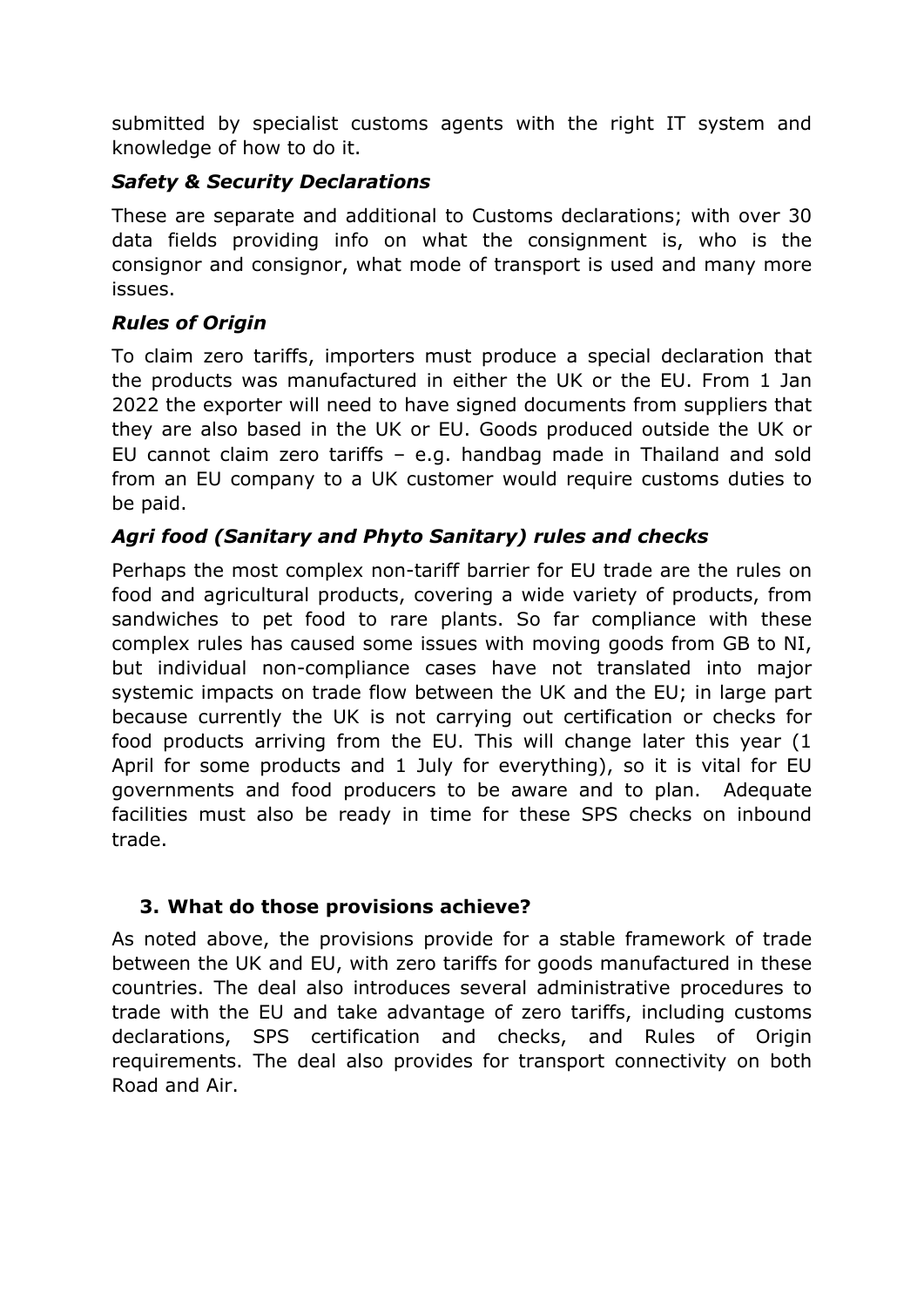- **4. What, if any, challenges arise because of those provisions? How should these challenges be addressed and what support is needed, if any?**
- **5. What do you identify as the most important issues that the TCA leaves for further negotiation? What would represent a best-case resolution of these issues?**

#### *GB-NI*

From 1 April 2021, an agreed three-month grace period expires therefore requiring all products of Plant & Animal origin to have an Export Health Certificate when exported from Great Britain to Northern Ireland. This will result in high levels of administration that require significant time and money to complete thus adding costs to what is often low margin food destined to retail outlets in Northern Ireland.

In addition to this, from 1July 2021, an agreed six-month grace period enabling Prohibited and Restricted products of animal origin such as mince and sausages to enter Northern Ireland from Great Britain will expire. This means that those listed goods cannot legally be sent to Northern Ireland therefore meaning the retail and hospitality sector will either have to source alternative products from Northern Ireland or the EU or be unable to offer such products to their customers from 1 July.

Logistics UK believes that the UK Government should seek significant extensions to the grace periods to enable businesses to properly prepare, enable government to put into place support mechanisms and lastly allow traders to re-configure supply chains if necessary.

UK Government must also agree with the EU a Retail Movement Scheme. This would be an auditable and certified supply chain to simplify SPS requirements as well as customs formalities for authorised business. This would allow the free flow of wholesale goods to retailers and food service providers in Northern Ireland and simplify the largest trade flows into NI: 65% of trade by value into NI from GB is for wholesale & retail. 

#### *UK-EU road transport*

As per the transport provisions the Trade and Cooperation Agreement UK road transport companies are limited to two journeys within the EU before having to return to the UK. This limits the numbers of journeys abroad and this is incompatible with certain business models, i.e. when the same load needs to be moved to different successive locations across Europe and returning to the UK between these deliveries is unnecessary and inefficient. This mostly affects touring companies moving equipment between concert venues but also other cultural events and "entertainment transport" (theatre, orchestras, sports events and certain exhibitions).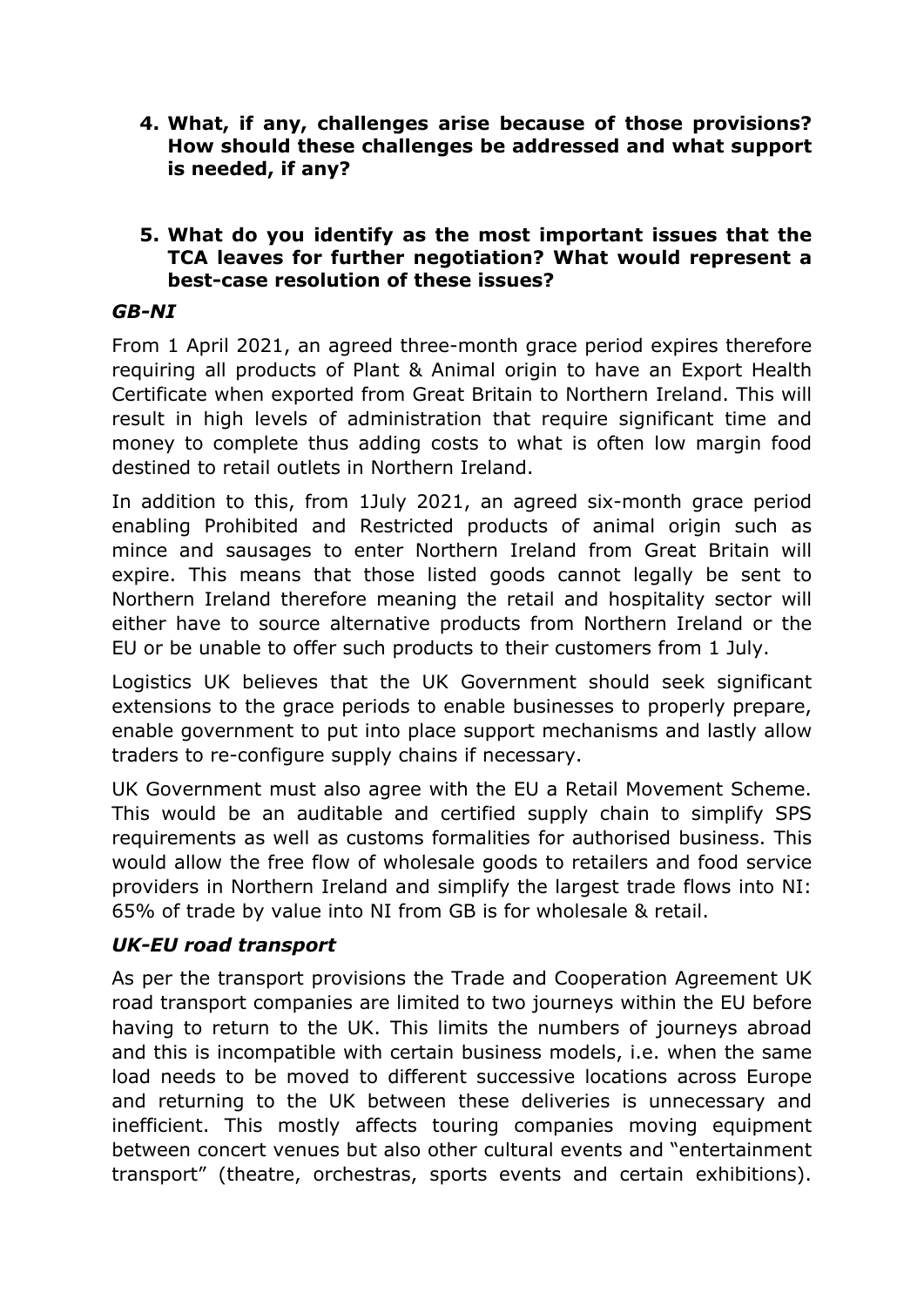Currently, the UK is the main hub for US artists who start their Europe tours in the UK because they find all the services and expertise, they need in one place. It is not sustainable for UK based hauliers to service the events sectors and could result in significant work being lost to EU operators.

Should EU operators step into this market segment, the loss to the UK economy would not only affect these touring companies which have demonstrated unparalleled expertise and experience, but other related industries (e.g. lighting industry; public address, i.e. microphones, amplifiers and loudspeakers; video companies, etc). The risk of this relocation affects the whole of this ecosystem. It is worth noting that the UK music industry contributed £5.8 billion to the UK economy in 2019 and the income from all foreign tours for orchestras brought in revenue of £14.4m.

Logistics UK believes it is vital that a solution is found for touring companies as the two-journey limit in the Trade and Cooperation Agreement is an existential threat and a British success story is at risk.

## *Air transport*

Aviation needs confirmation of a long-term, sustainable plan for 5th freedom operations going forward. Whilst work is ongoing on bilateral agreements with individual Member States these are only temporary arrangements and the sector requires reassurance on permanent solutions.

## *Rules of Origin*

UK importers of goods from the EU will need to demonstrate to HMRC that the products have been manufactured in the EU to claim zero tariffs. This is a significant administrative burden although there is clear guidance from the government on how to do this. Records must be kept for three years. From 1 January 2022, importers must get "Supplier's Declarations" from their EU exporter, adding to the cost of sale as there can be multiple suppliers from multiple countries for some products. This process is also required for EU importers buying from UK exporters which has the potential to dampen UK exports going forward.

#### **6. Within the parameters of the TCA, what should the UK seek to accomplish with the EU in relation to your industry or policy area in the short, medium and long term?**

In the short term the UK must seek an extension to the grace periods for the movement of sanitary and phytosanitary goods from GB to NI to ensure business has sufficient time to prepare. In the medium to long term the UK must find solutions to HGV market access for two or more